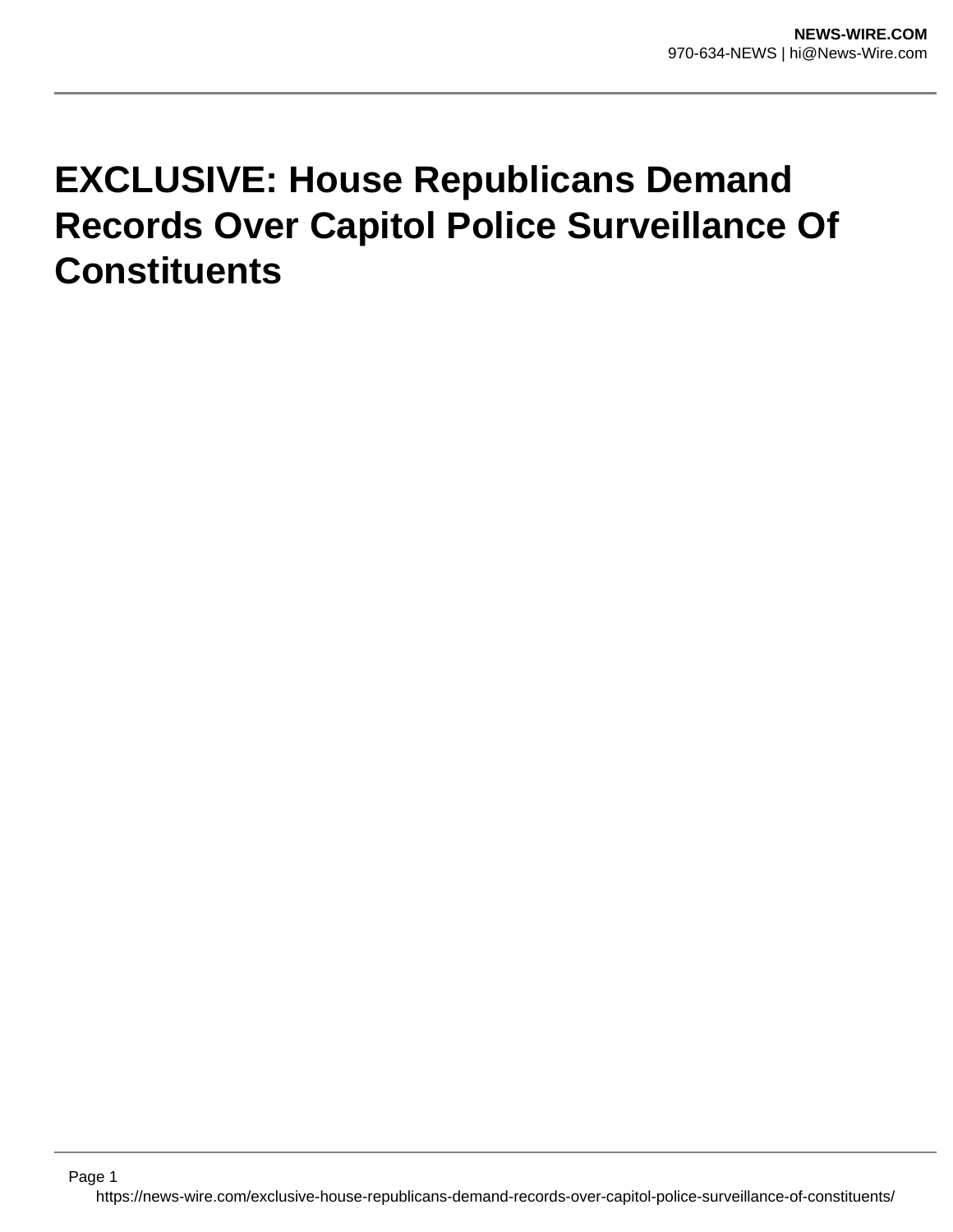

A group of 7 House Republicans sent out a letter to the Capitol Police on Tuesday requiring responses over the company's brand-new monitoring device spying on constituents who petition their federal government.

On Monday, Politico exposed the intelligence system of the Capitol Police "silently" started to inspect the

Page 2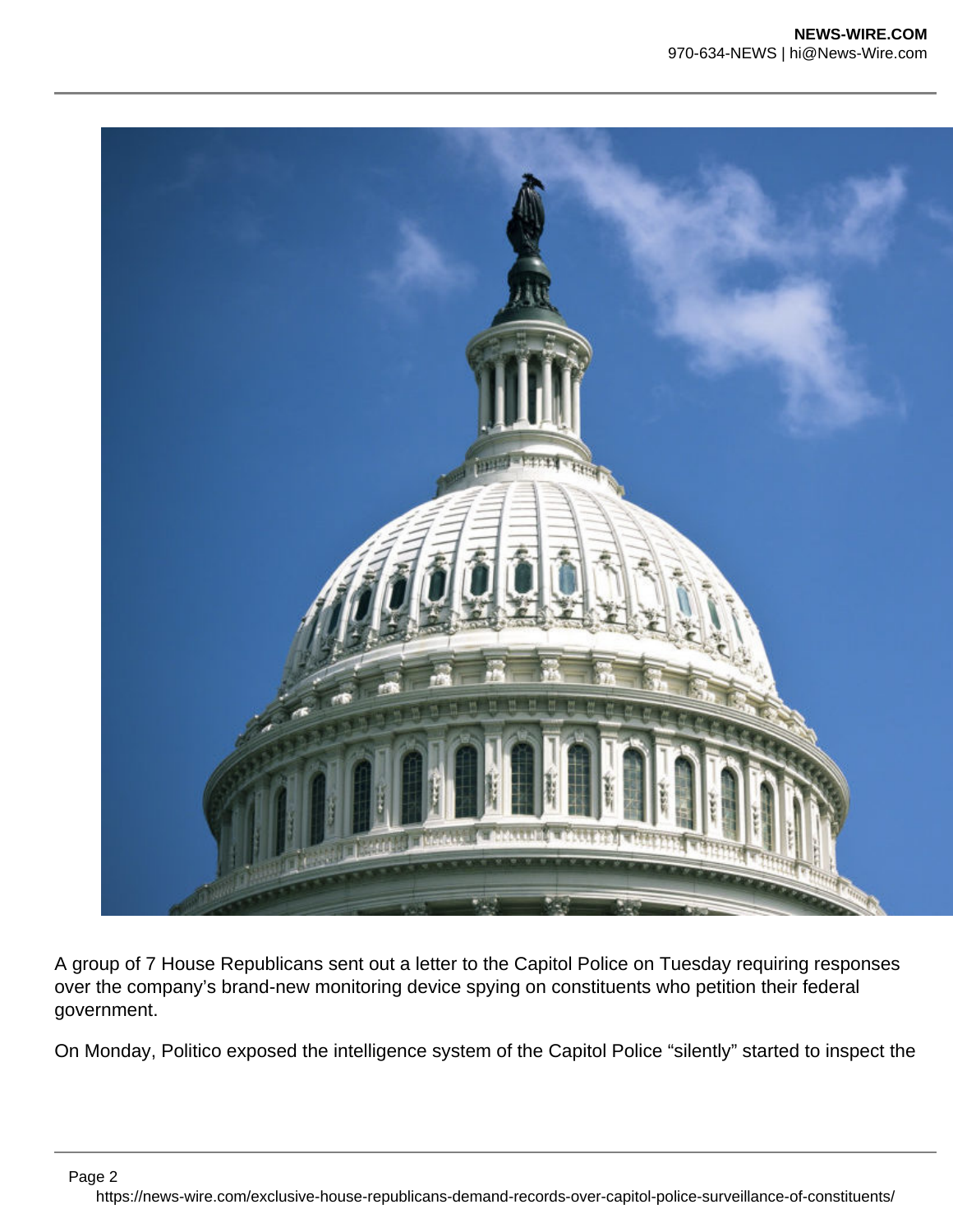backgrounds, records, and social networks of those who consult with members after the Jan. 6 riot at the complex, consisting of personnel.

" Analysts were likewise directed to penetrate the ownership of structures where members of Congress held their conferences," the paper reported, where public and personal off-campus check outs now come under a federal government microscopic lense. The Capitol structure stays closed to visitors.

Beyond foreign ownership, experts were directed to supply more details about the structures where members of Congress convened. The intelligence department management asked experts to look for details about the number of spaces remained in these structures, what facilities were readily available, and even their last renovation.

Analysts likewise were entrusted with sorting through tax and realty records to learn who owned the residential or commercial properties that legislators went to. The system inspected a conference that Sen. Rick Scott (R-Fla.) accepted donors in a personal house. Experts considered the house owner's and guests' social networks accounts, and searched for any foreign contacts they had.

To exercise your offered right to petition your federal government, you will now send to a cavity search which might include your tax records, realty holdings, and social networks posts.

This is physical symptom of the brand-new hierarchy.https:// t.co/ CS09 qPR6AY

— Rachel Bovard (@rachelbovard) January 24, 2022

House legislators questioned the authority under which Capitol Police might participate in the comprehensive security of civilians.

" Such a remarkable shift in Capitol security procedures would need congressional approval, which to our understanding has actually not been offered," they composed in their letter to the Capitol's primary security authorities. "A choice to broaden background checks and intelligence-gathering to a formerly unsurveilled group of people makes up a significant and unpleasant growth of the USCP's authority."

North Dakota Rep. Kelly Armstrong, a lead signatory of the letter together with Reps. Jim Banks, R-Ind., and Jim Jordan, R-Ohio., who are leading the Republican examination into the Capitol riot, informed The Federalist that Capitol Police most likely introduced its improved monitoring last fall.

Page 3